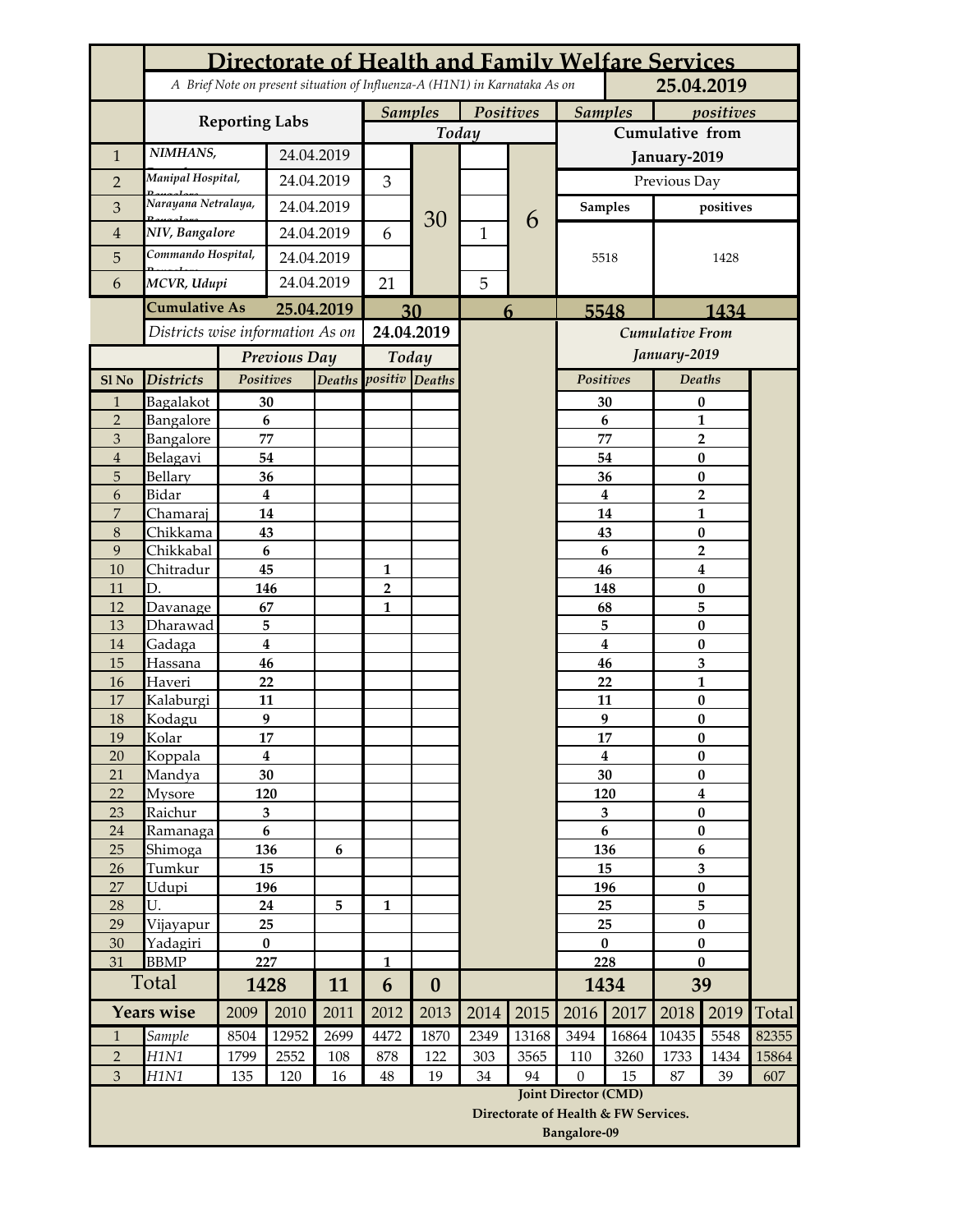**State level H1N1 death audit committee has met on 15.04.2019 and confirmed 11 H1N1 death**